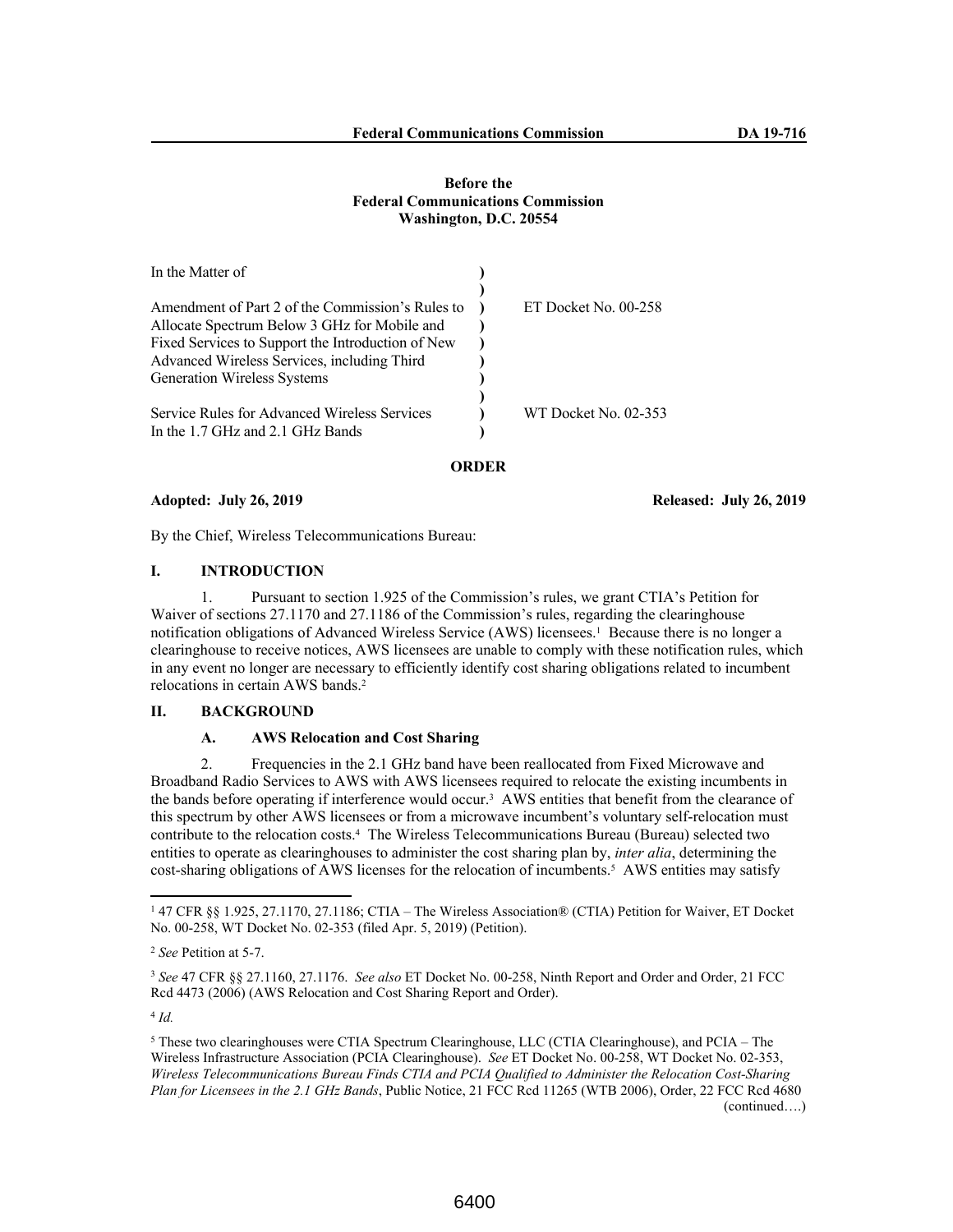their reimbursement requirement by entering into private cost-sharing agreements or agreeing to terms other than those specified in the Commission's cost-sharing formulas in sections 27.1164 and 27.1180.<sup>6</sup> The cost sharing plan is in effect for each band until the relocation sunset date for each band.<sup>7</sup> Sections 27.1170 and 27.1186 of the Commission's rules require AWS licensees to file with the clearinghouse a notice containing site-specific data prior to initiating operation from a newly constructed or modified site.<sup>8</sup> The clearinghouse uses this data—along with data filed with it on relocation payments made by other AWS licensees (or by the microwave incumbents themselves, in cases of voluntary selfrelocation)<sup>9</sup>—to determine whether the site has triggered a reimbursement obligation based on a nearby relocation.<sup>10</sup>

#### **B. CTIA's Petition**

3. On April 5, 2019, CTIA filed the Petition for waiver of the clearinghouse notification requirements in sections 27.1170 and 27.1186 of the Commission's rules.11 CTIA explains that on April 2, 2019, the CTIA Clearinghouse notified the Commission that it would cease providing clearinghouse services on July 1, 2019.<sup>12</sup> CTIA asserts that waiver of sections 27.1170 and 27.1186 is warranted because there are no clearinghouses and thus no way for AWS licensees to comply with the clearinghouse notification requirements. Additionally, CTIA states that the notification requirements no longer are necessary to assist in identifying cost-sharing obligations related to incumbent relocations in the AWS bands.13 CTIA explains that sections 27.1170 and 27.1186 were adopted to ensure that all cost-sharing triggers could be identified by a clearinghouse in an environment with a high number of relocators, licensees, and potential triggers. CTIA reports, however, that the cost-sharing environment has changed significantly since the rules were adopted and that now there are very few potential triggers to assess.<sup>14</sup> Specifically, CTIA notes that there are few remaining microwave incumbents, a limited number of AWS-3 licensees, a single AWS-4 licensee, and a single main licensee for BRS spectrum.15 Because of these circumstances, and as evidenced by the shutdown of both clearinghouses, CTIA states the transaction costs for licensees to relocate incumbents, monitor for trigger activity, and conclude private agreements

(Continued from previous page)

(WTB 2007). *See also* 47 CFR §§ 27.1162, 27.1178. CTIA states that the PCIA Clearinghouse appears to have ceased operations given that it last filed a semi-annual report with the Commission in 2013, has no active internet presence, and ceased to exchange cost-sharing data with the CTIA Clearinghouse. Petition at 4.

6 47 CFR §§ 27.1164, 27.1180.

<sup>7</sup> *See* 47 CFR §§ 27.1174, 27.1190.

<sup>8</sup> *See* 47 CFR §§ 27.1170, 27.1186.

9 Under the Commission's rules, AWS relocators and voluntarily self-relocating microwave incumbents file cost data with the clearinghouse within 30 days of signing an agreement or notifying the Commission that the link is decommissioned, respectively. *See* 47 CFR §§ 27.1166, 27.1182. As of July 1, 2019, these filing requirements are hereby waived for the same reasons provided herein for granting CTIA's Petition.

<sup>10</sup> *See* 47 CFR §§ 27.1168, 27.1184.

<sup>11</sup> *See* Petition at 1. CTIA states that it represents the U.S. wireless communications industry and the companies throughout the mobile ecosystem and that the association's members include wireless carriers, device manufacturers, suppliers as well as apps and content companies. *Id*.

<sup>12</sup> *See* Petition at 4 (noting that the CTIA Clearinghouse notified the Commission that it was terminating operations as of July 1, 2019). *See also* Letter from Thomas C. Power, Secretary/Treasurer, CTIA Spectrum Clearinghouse, LLC, to Marlene H. Dortch, Secretary, FCC at 1 (Apr. 2, 2019) (Termination Notice) (noting the November 29, 2016, sunset date for fixed microwave service relocation by AWS-1 licensees, the relatively few number of remaining links and the relatively few number of distinct licensees in the remaining AWS bands).

<sup>13</sup> *See* Petition at 5.

<sup>14</sup> *See* Petition at 5.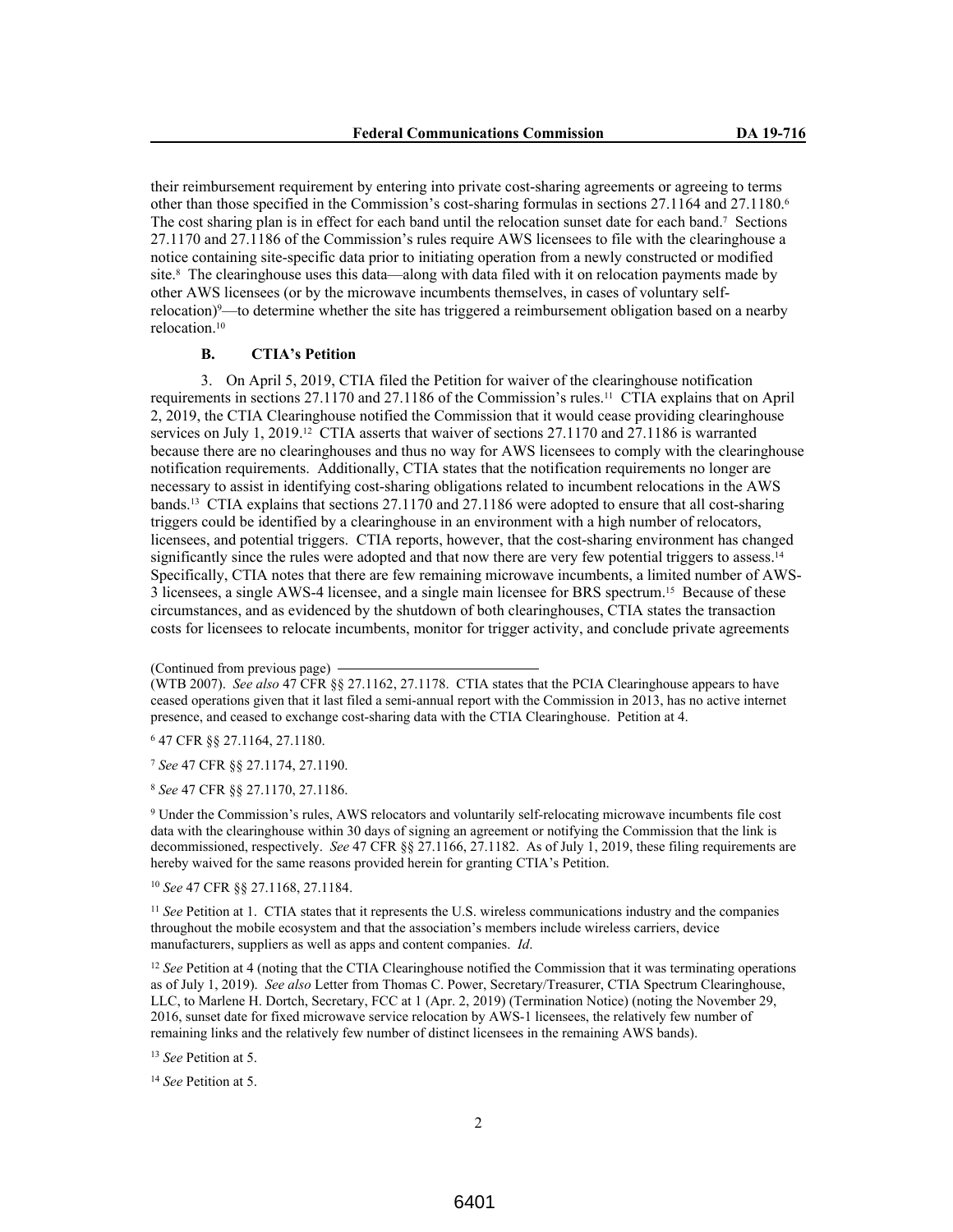are sufficiently low that maintaining the infrastructure of a clearinghouse has become inefficient.<sup>16</sup>

## **III. DISCUSSION**

4. We may waive any rule (a) if the underlying purpose of the rule would not be served or would be frustrated by application to the instant case, and grant of the requested waiver would be in the public interest or (b) in light of unique or unusual circumstances, application of the rule would be inequitable, unduly burdensome, or contrary to the public interest, or the applicant has no reasonable alternative.17 We find that waiving rules 27.1170 and 27.1186 is justified in these circumstances.

5. *For one*, we find that compliance with the rules is impossible for licensees when no clearinghouse is operating. Accordingly, the only effect of these rules would be to prohibit AWS licensees from taking the actions that would trigger the notification requirement—i.e., "initiating operations for a newly constructed site or modified existing site."18 Given that the underlying purpose of the cost-sharing/clearinghouse provisions of our rules was to facilitate swift deployment (by assuring early deployers of compensation when later deployments arrive), strict application of these rules in this circumstance would frustrate the underlying purpose of the rule and be contrary to the public interest. That, coupled with the unique circumstances that the Commission did not originally envision—that there would be no clearinghouse in operation—and the public interest benefit of continued deployment in these bands, justifies a waiver of the rules under both prongs.

For another, and in any event, we find that the clearinghouse rules have largely served their purpose: Given the limited number of licensees in the affected bands as well as the constrained number of potential triggers for needed action (with the vast majority of clearing already complete), we find that third-party coordination of cost-sharing arrangements through a clearinghouse is no longer necessary to satisfy the Commission's objectives in establishing these rules. Specifically, we find that continuing application of these rules in these unique circumstances would not serve the underlying purpose of the rule, would be unduly burdensome, and that granting a waiver would be in the public interest.<sup>19</sup>

7. We further find that CTIA has shown that, in light of unique circumstances, continued application of sections 27.1170 and 27.1186 would be inequitable, unduly burdensome, and contrary to the public interest, and that licensees have no reasonable alternatives. Specifically, the unique circumstances of the relatively limited number of AWS and incumbent licensees and the consequently constrained number of potential triggers in the AWS bands have given rise to a situation that was not contemplated when the Commission adopted the AWS rules, which is that the clearinghouse system is no

<sup>17</sup> *See* 47 CFR § 1.925.

<sup>18</sup> 47 CFR §27.1170. *See also* 47 CFR § 27.1186.

<sup>(</sup>Continued from previous page)

<sup>&</sup>lt;sup>15</sup> See Petition at 5. CTIA states that ULS reflects only 71 active microwave licensees in the 2110-2200 MHz band, (many of which are temporary fixed facilities ineligible for protection), *id*. at 6, n.15, that the Clearinghouse sent notices to all AWS-3 licensees that it would be terminating services effective July 1, 2019, *id*. at n.16, and that the single licensee projected to benefit from future triggers related BRS relocations has indicated that it is not interested in participating in the clearinghouse, *id.* at n.17.

<sup>16</sup> *See* Petition at 6.

<sup>&</sup>lt;sup>19</sup> *See* Petition at 6-7. We reiterate that new entrants into these AWS bands continue to bear the cost-sharing obligations contemplated by our rules. To discharge these obligations, we expect AWS licensees to notify other licensees with potential reimbursement rights in the relevant area, promptly after construction of the applicable newly constructed or modified existing sites. Based on the limited number of incumbents identified in the record, we anticipate that parties will be able to satisfy any remaining obligations through voluntary negotiations and agreements, which continue to be contemplated by our rules. 47 CFR §§ 27.1160, 27.1176.